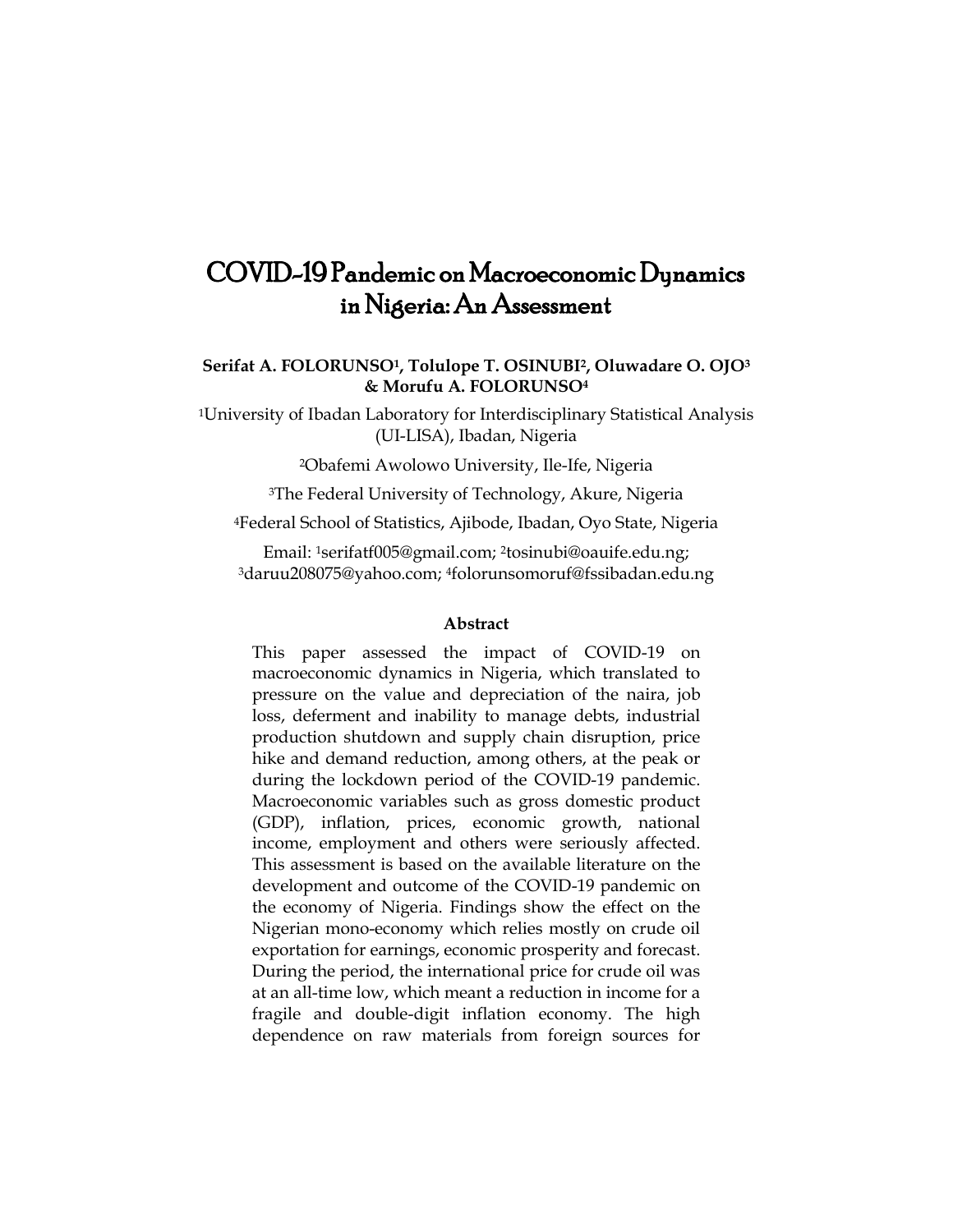major manufacturing industries had a degree of negative impact, as finished product processing slowed down and the supply chain distorted during and after the lockdown. This study indicates that the sharp drop in Nigeria's GDP growth was due to the stoppage in economic activity during the lockdown in April 2000 to curb the spread of the coronavirus.

**Keywords:** Central Bank of Nigeria, COVID-19, Macroeconomic variables, Nigeria

## **Introduction**

The world generally is experiencing a pandemic that has affected everyone, irrespective of age, gender or race. The disease is caused by a coronavirus, named COVID-19, which originated in the Wuhan province of China and spread to every other part of the world (Nnanna, 2020).

The COVID-19 pandemic challenge can be explained from Galtung's (1973) conflict transformation theory which is about how limitation manifests into a greater problem. In another sense, the situation may mean access to a goal has been blocked without a credible alternative, therefore a bigger problem develops. The disease and the complexity of its development have immediate and long-term impacts on the economy, and the uncertainty on the right economic policy to tackle its effects has been a great challenge for Nigerians and policymakers.

Albert (2020) viewed the situation from a peace and security perspective. To curb the spread of COVID-19 and to secure public health, measures forcing Nigerians to stay at home were introduced. The maintenance of social and physical distancing and the wearing of face masks were initially seen as a violation of personal liberty by some Nigerians. They viewed staying at home for weeks as life-threatening, as many Nigerians live on daily incomes. Many claimed that "hunger kills more than COVID-19". Albert (2020) emphasised that a nation may not witness physical war and yet it is not peaceful if people live in fear, trauma and lack. It is a socio-economic war without boundaries. The restriction order movement led to insecurity, and incidences of unrest were occasionally experienced in some states, as evidenced by armed robberies, and attacks on farm products and food trucks.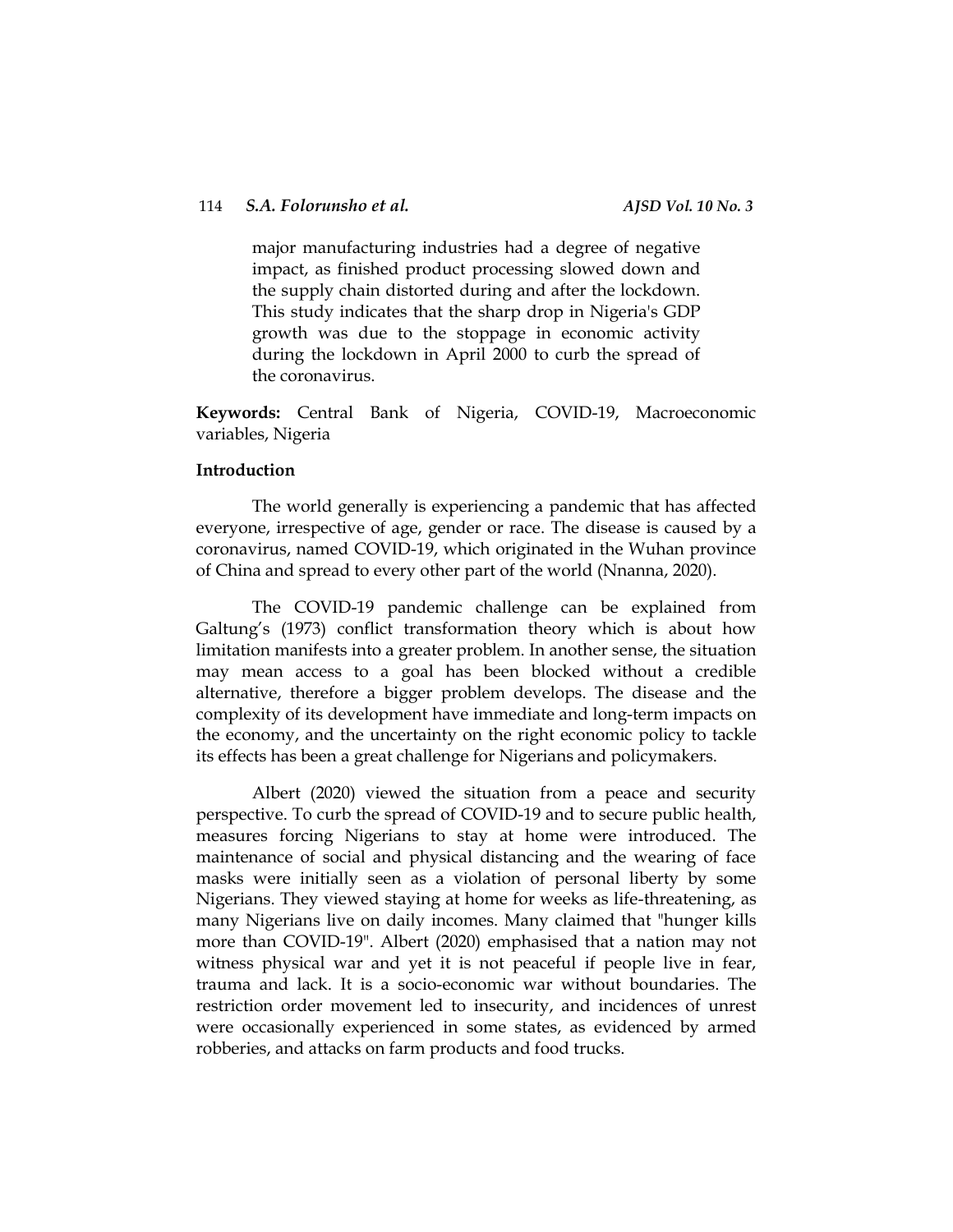The pandemic has had serious hit on Nigeria's sick and fragile economy. The effects were severe as the economy was yet to recover from a recession. In addition, it is an economy dependent on crude oil sales with inflation in double digits and an unfavourable naira exchange rate being (Olubusoye & Ogbonna, 2020). The Nigerian 2020 budget was badly distorted; assumptions and estimates were unrealisable because a vital economic variable had become unfit. It led to limited ability to implement capital projects, and slowed down infrastructural development and national growth. It gave rise to limitation in spending and decline in demand for goods and services, closure of factories and reduction in the production of goods and sales. The manifestation effects were salary freezes and job losses in the private sector, especially the industrial and the private education sectors that are employers of a significant percentage of the labour force or manpower in the country.

The closure of educational institutions to control the spread of COVID-19 led to a season of increase in the number of out of school children, youth and adults, as a greater percentage could not afford the cost of online studies. The educational disruption was most felt by the disadvantaged members of the society because they could hardly afford the cost of internet facilities. The effect on Nigeria's international trade was negative as it became severely unfavourable. Oil prices dropped, the naira became unstable, and the importation of raw materials for production was badly affected. Regional trade and economic stability were not spared (Sodipe et al., 2020).

The impact of COVID-19 on Nigerian consumers and industrial markets were intense as it affected the demand or purchasing power of consumers in the short- and medium- term. This somehow resulted in the panic buying of essential goods and made some items expensive. Demand fluctuation and price hikes were common; and common economic variables remained unpredictable (KPMG Nigeria, 2020). It resulted in cash flow constraints as debtors' periods became elongated because the means to collect some debts were blocked as there was no way some debts could be paid. Nearly all financial institutions were adversely affected. Banking services were poor because of the shortage of cash flow in the system.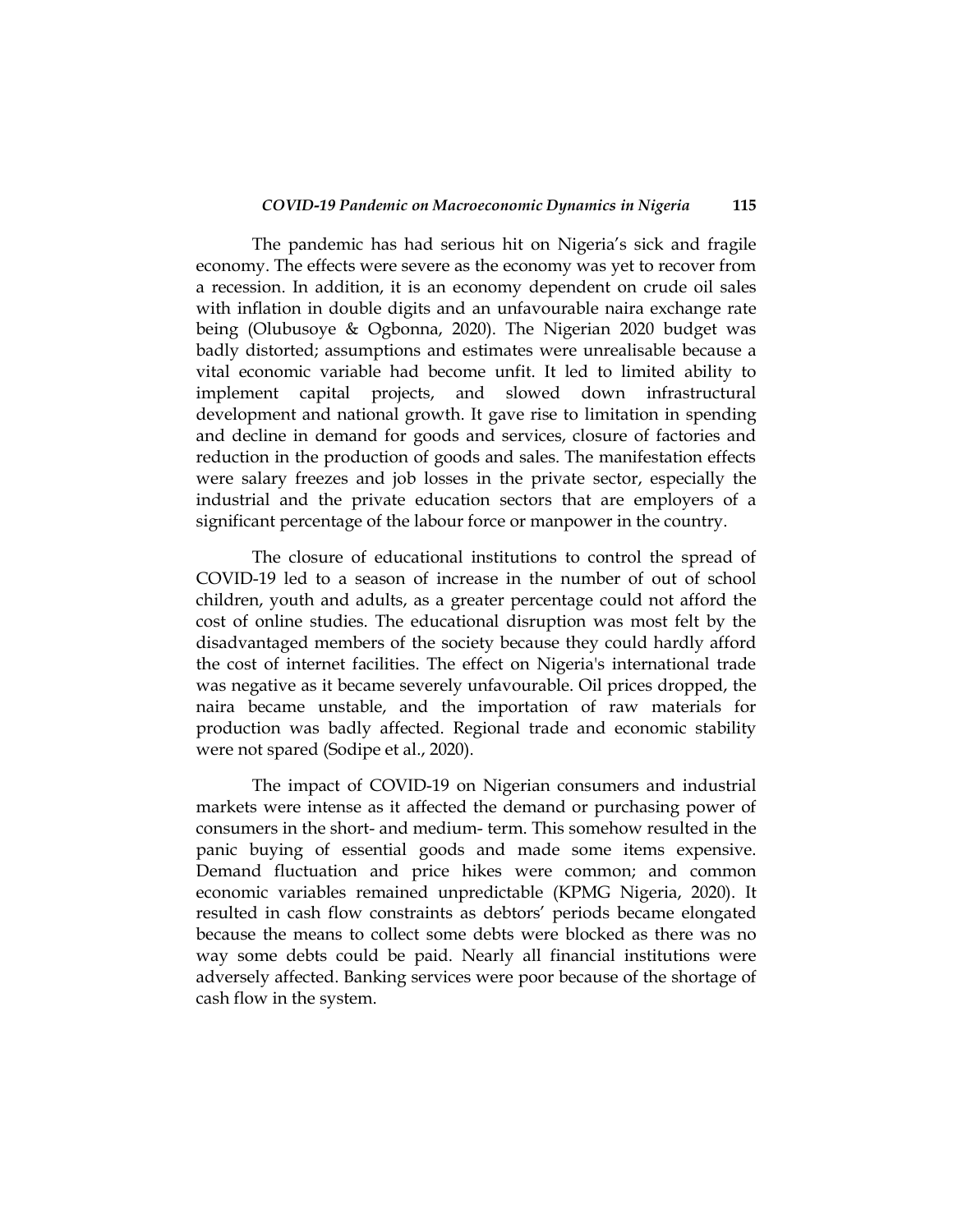The COVID-19 challenge exposed the weakness of the Nigerian health infrastructure. Testing centres were either not available or not enough to manage the situation. The negligence and lack of will to develop the health sector came to the fore as provisions for epidemics and emergencies were either lacking or non-existent. The reliability of foreign health care services and poor faith in the expertise of Nigerian health care professionals turned around to haunt the top officials of the Nigerian government and the general populace as the lockdown which was like a war situation prevented international travel. Likewise, the withdrawal or avoidance of services by some primary health care providers at the peak of the COVID-19 lockdown severely affected patients with chronic health conditions. The consequence in some cases resulted in the death of citizens and some major stakeholders that were drivers of the economy and this may in turn have slowed down processes and decision making in their various businesses and investments.

Distance and financial incapability to visit hospitals led many to resort to herbs, fruits, and vegetables, which have great potentials but which Nigeria has refused to develop. The advent of COVID-19 promoted the focus on alternative medicine (herbal mixtures) for treatment. Onyenucheya (2020) reported that it was unofficially recommended as a remedy. The pronouncement of the Oyo State governor (Nigeria), Engr. Seyi Makinde is a reference point. He advocated the use of local solutions to cure persons infected with the coronavirus. The usefulness of some food products such as pap as a source of carbohydrate and alkaloid was an evidence of the local approach. Likewise, the use of herbs, roots, nuts and fruits such as cloves, turmeric, ginger, garlic, neem leaves (*Dogoyaro*) and lemon began to increase. There were improvements in the sales and returns for those involved in the business of traditional herbal mixtures.

This study assessed recent literature that investigated the impact of coronavirus on the Nigerian economy. This contribution is therefore an assessment of some selected literature such as Jackson et al., 2020; Apergi et al., 2020; Ozili, 2020**;** Olubusoye and Ogbonna, 2020; McKibbin and Fernando, 2020; Sodipe et al., 2020; Martin et al., 2020; Olurounbi, 2020; Morsy, 2020; Shutterstock, 2020; Farayibi and Asongu, 2020; [Cadamuro](https://www.bruegel.org/author/leonardo-papadia/) and [Papadia,](https://www.bruegel.org/author/francesco-papadia/) 2020; [Lenon,](https://www.cdcgroup.com/en/people/olivia-lenon/) 2020; Bakery et al., 2020; Olivier et al., 2020 among others. The rest of the paper is as follows: The next section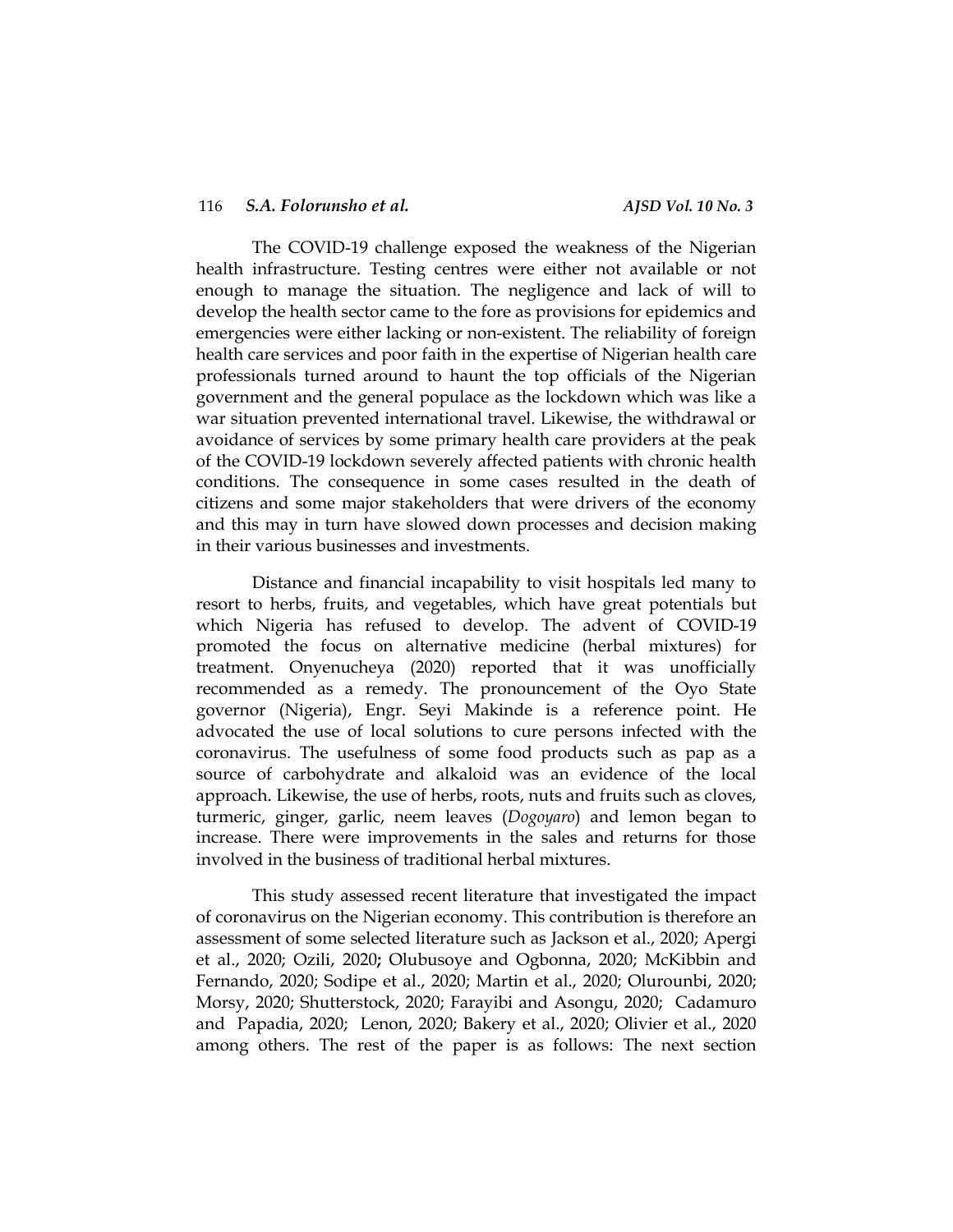presents the literature review, followed by the section on details of the effect of the COVID-19 pandemic on macroeconomic dynamics and results. Next, the economic implication of COVID-19 on Nigeria is discussed, and the final section presents the concluding remarks.

#### **Literature Review**

Since the outbreak of COVID-19, many papers have emerged in the literature investigating how the pandemic has adversely affected nations economically and socially and more are still being written. This review examines the macroeconomic impact of COVID-19 in Nigeria focusing on both grey and empirical literature. Grey literature include reports from news agencies, individual opinions, government documents, abstracts, working papers, and so on.

#### **COVID-19 and the Nigerian economy**

Nnanna (2020) reported in *Business Day*, a Nigerian leading finance and market intelligence news report, that the sector that is most affected by COVID-19 is the micro, small and medium enterprises (MSMEs), and this is because the sector is susceptible to economic shocks as a result of its relatively low savings capacity. Aside from this, the survival of MSMEs is attached to the free movement of goods and people which has been restricted due to the pandemic. Similarly, Chibueze et al*.*  (2020) documented that small and medium enterprises (SMEs) and informal entrepreneurs will be greatly affected by the pandemic and that COVID-19 and the accompanying oil price crash caused a decline in the 2020 budget. Using survey data from June 16-18, 2020 in Nigeria, Agyenim-Boateng et al. (2020) confirmed that COVID-19 has had a noticeable impact on consumer behaviour as the majority of consumers experienced low levels of income, spending, and savings. Consequently, Nigerian consumers became mindful of spending but increased their expenditure on essentials, entertainment, and fuel. This shows that COVID-19 will ultimately increase spending on necessity goods and reduce spending on luxury goods.

Analysing the poverty impact of the post-COVID-19 future, Olurounbi (2020) revealed that the World Food Programme now views the number of people experiencing food crises as doubled due to COVID-19. Statistically, the United Nations Agency in April projected that about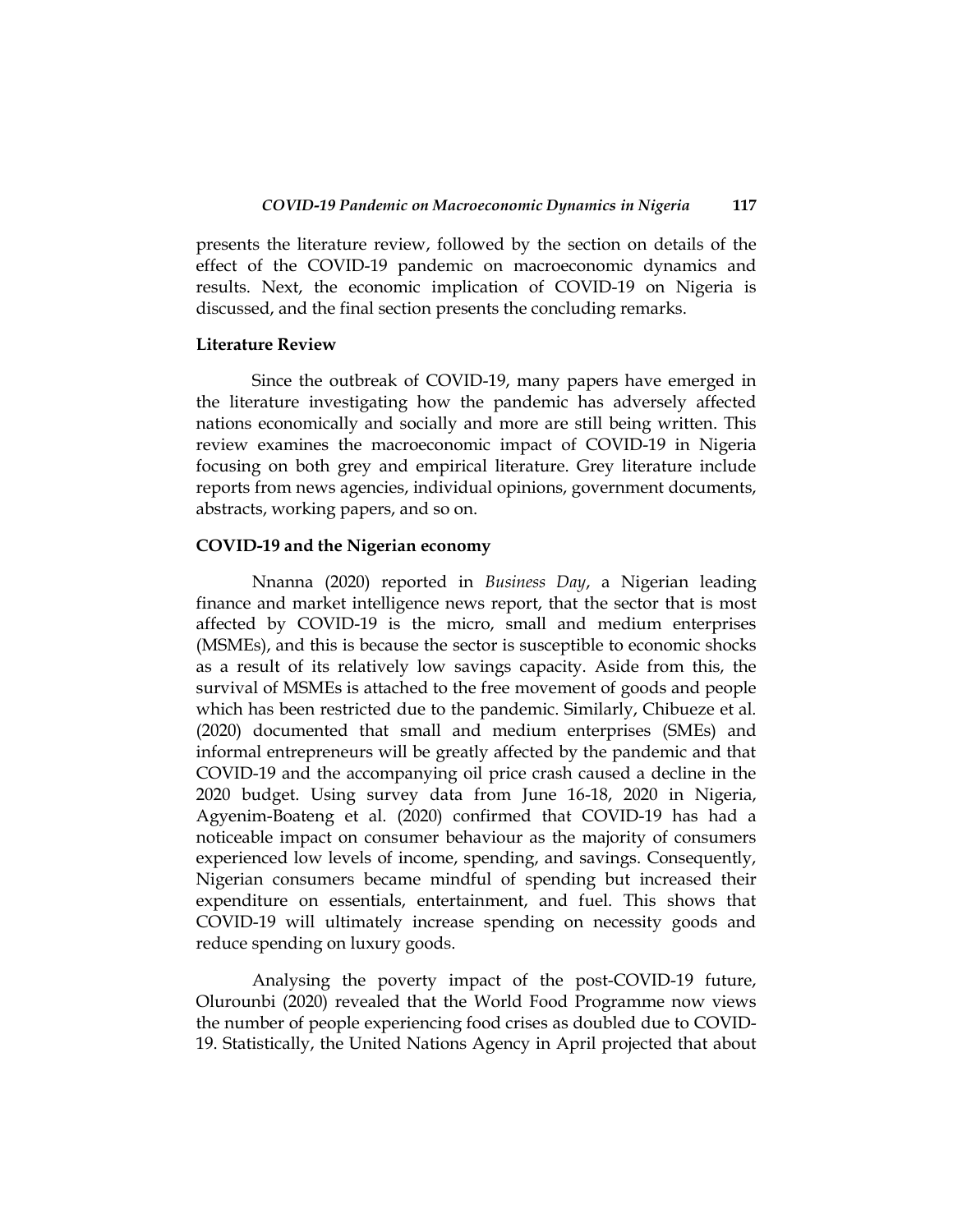265 million people would experience severe food insecurity by the end of 2020 in both the low- and middle-income countries. This implied that COVID-19 would raise the number of people living in absolute poverty. Onyekwena and Ekeruche (2020) opined that aggregate demand will reduce as a result of a decline in household consumption and investment, but government expenditure, on the other hand, will increase during COVID-19 pandemic in Nigeria. The explanation for this is the high level of debt and low level of government revenue due to falling oil prices.

Furthermore, Ozili (2020) argued that the recent economic crisis is a result of a decline in oil prices and COVID-19 in Nigeria. In the same vein, Olubusoye and Ogbonna (2020) examined the effect of COVID-19 on the Nigerian economy. The authors found that government revenues and economic growth dwindled due to oil price volatility, exchange rate depreciation, and consumer expenditure, while investment, and economic growth fell as a result of fluctuations in stock market prices. These findings imply that COVID-19 has had an adverse effect on Nigeria's macroeconomic performance. In addition, besides these macroeconomic variables, Albert (2020) was of the view that Nigeria's experience of insurgence and insecurity during the pandemic would negatively affect the macroeconomic performance of the country because insurgence is an additional burden on the economy.

Employing the dynamic ordinary least squares (DOLS) regression, Farayibi and Asongu (2020) studied the economic consequences of COVID-19, as measured by the number of cases in Nigeria with the findings that the impact of COVID-19 on each of inflation, employment, exchange rate, and GDP growth is negative as expected, but insignificant. By implication, the findings from their study indicate that it will take time before macroeconomic variables respond positively to COVID-19. Similar to the findings of Farayibi and Asongu (2020) on the exchange rate, Onwughai (2020) documented that COVID-19 has negatively affected the value of the naira against the dollar; that is, a negative relationship exists between COVID-19 and exchange rate.

In examining the efficacy of Nigeria's response to COVID-19, Sodipe et al*.* (2020) outlined the challenges, lessons, and opportunities. The authors listed sectoral (health, economic, and humanitarian), national, and state strategies and policies as the possible responses to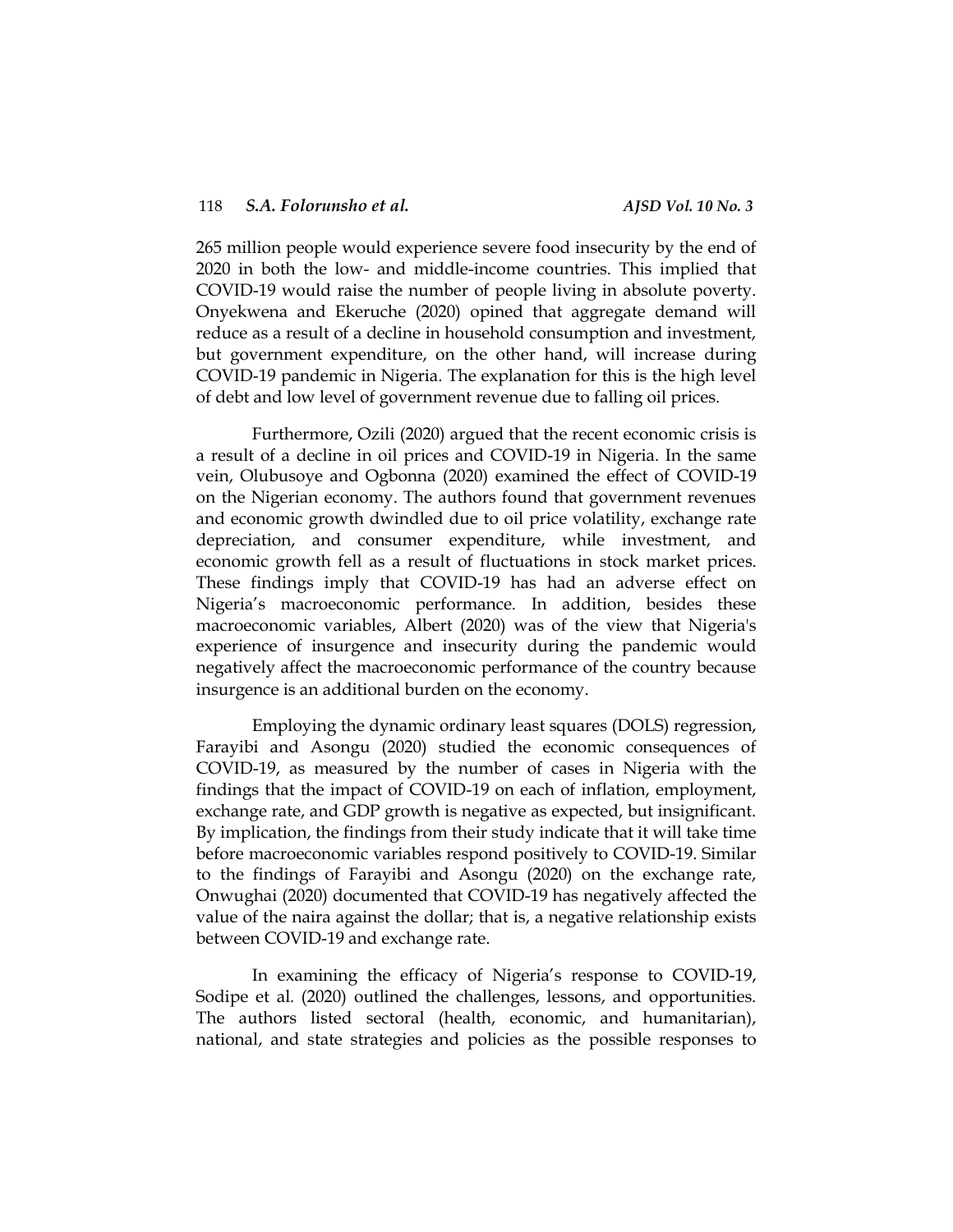COVID-19. Under health strategies and policies to employ to flatten the curve, the authors agitated for:

- the expansion of national testing capacity,
- establishment of sample collection centres,
- establishment of treatment isolation centres,
- development/adoption of guidelines, and
- enforcement of lockdown.

The economic strategies and policies are further divided into monetary, fiscal, and income strategies and policies. Furthermore, the monetary strategies and policies include

- extension of moratorium on all principal repayments of its intervention facilities for one year,
- reduction of interest rates for all Central Bank of Nigeria (CBN) investment facilities from 9% to 5% per annum for one year, and
- $\blacktriangleright$  H1 trillion loans to improve local development and manufacturing across critical sectors,

The fiscal strategies and policies comprise:

- extension of time limits for filing value-added tax and withholding tax,
- extension of the due date for submission of income tax returns for businesses by one month, and
- facility for taxpayers to file tax returns electronically through e-filing via firs.gov.ng or through approved e-mail accounts provided by the Federal Inland Revenue Service (FIRS). (Sodipe et al., 2020).

# **COVID-19 and African economies**

In African countries, the African Union Commission (2020) reported that the sectors that were visibly affected during the pandemic include: tourism, air transport, and the oil sector. This is not surprising as African governments declared total or partial lockdown immediately COVID-19 cases were increasing. According to the Commission, the African Union member states recorded many cases and deaths. This was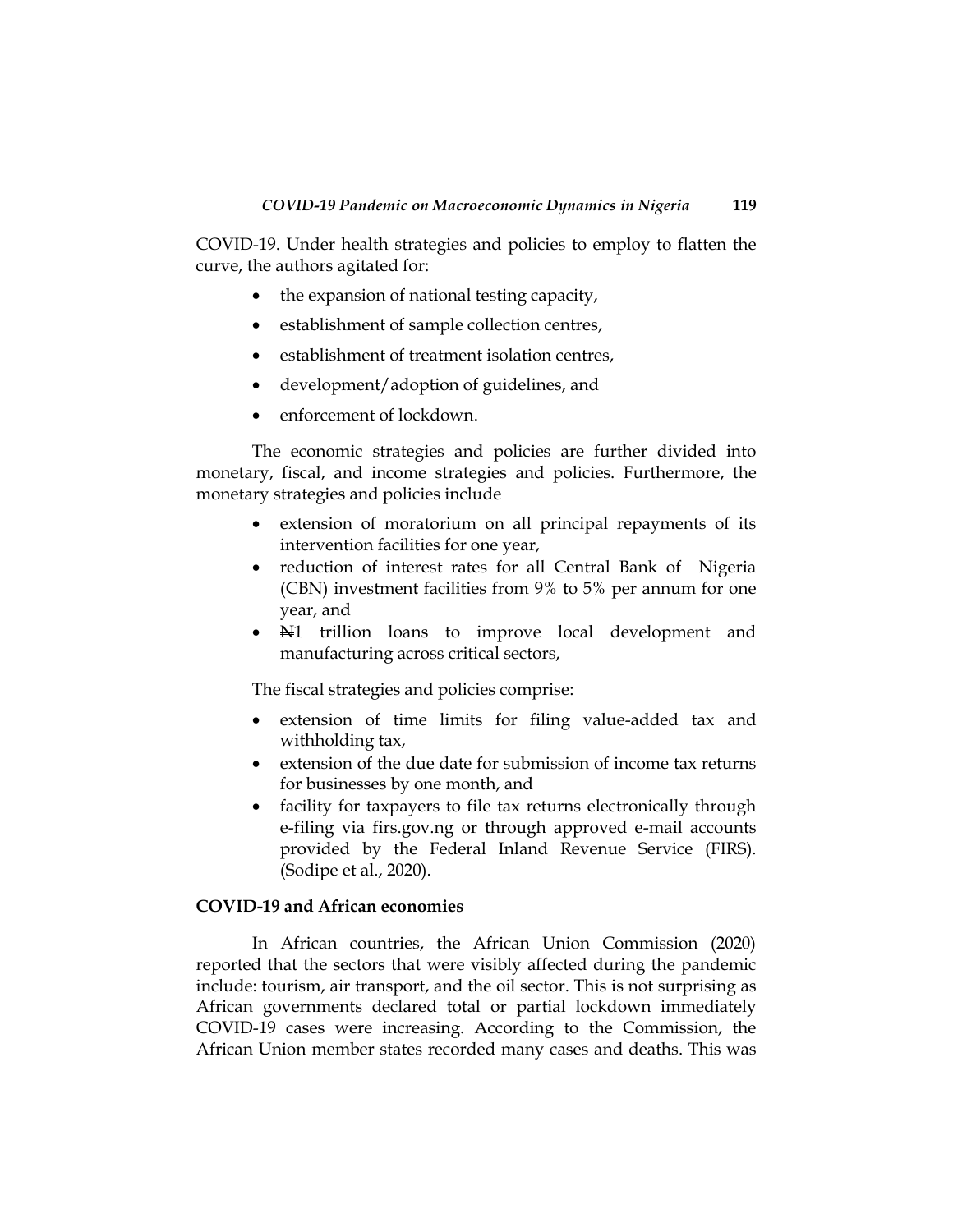because borders were not closed on time. Gondwe (2020) built a simple macroeconometric model of Africa to forecast and simulate the effect of COVID-19 on African economies for relevant policy inference. The major focus was to simulate the impact of the plunge in fuel prices and global recession on Africa's key macroeconomic variables, such as GDP, export, interest rates and revenues. It was found that COVID-19 will lead African economies into a fall of about 1.4% in GDP with smaller economies facing a contraction of up to 7.8%. Further results showed that there will be significant declines in fuel prices which will make African countries lose revenue. In addition, a report by the African Energy Commission (2020) stated that the demand for African crude oil is expected to reduce by at least 10% on average in 2020 when compared to previous years and this will affect the oil prices negatively.

## **COVID-19 and other economies**

In the United States of America, Bekaert et al. (2020) discovered that in the first quarter of 2020, a decrease in aggregate demand caused two-thirds of the fall in GDP, while a decrease in aggregate supply lead to two-thirds of the decline in GDP in the second quarter of the same year. Still, on the US economy, del Rio-Chanona et al*.* (2020) studied how supply and demand shocks from the COVID-19 pandemic affected individual occupations and industries. The findings from the study revealed that demand shocks are likely to affect the transport sector, while the manufacturing, mining and services sector will be constrained by supply shocks. On the other hand, both supply and demand shocks will influence entertainment, restaurants and the tourism industry. Examining occupation level, the authors showed that low-wage occupations are expected to be affected by the adverse demand and supply shocks, while high-wage occupations are fairly protected from the negative shocks. On inflation, Banerjee et al. (2020) suggested that a decline in output as a result of COVID-19 would lead to greater downside risks to inflation in advanced economies, while in emerging market economies, a rise in upside risks to inflation would be caused by exchange rate depreciation.

### **COVID-19 and the global economy**

Globally, there are a few publications on the effect of COVID-19 on the global economy. Jackson et al. (2020) documented that COVID-19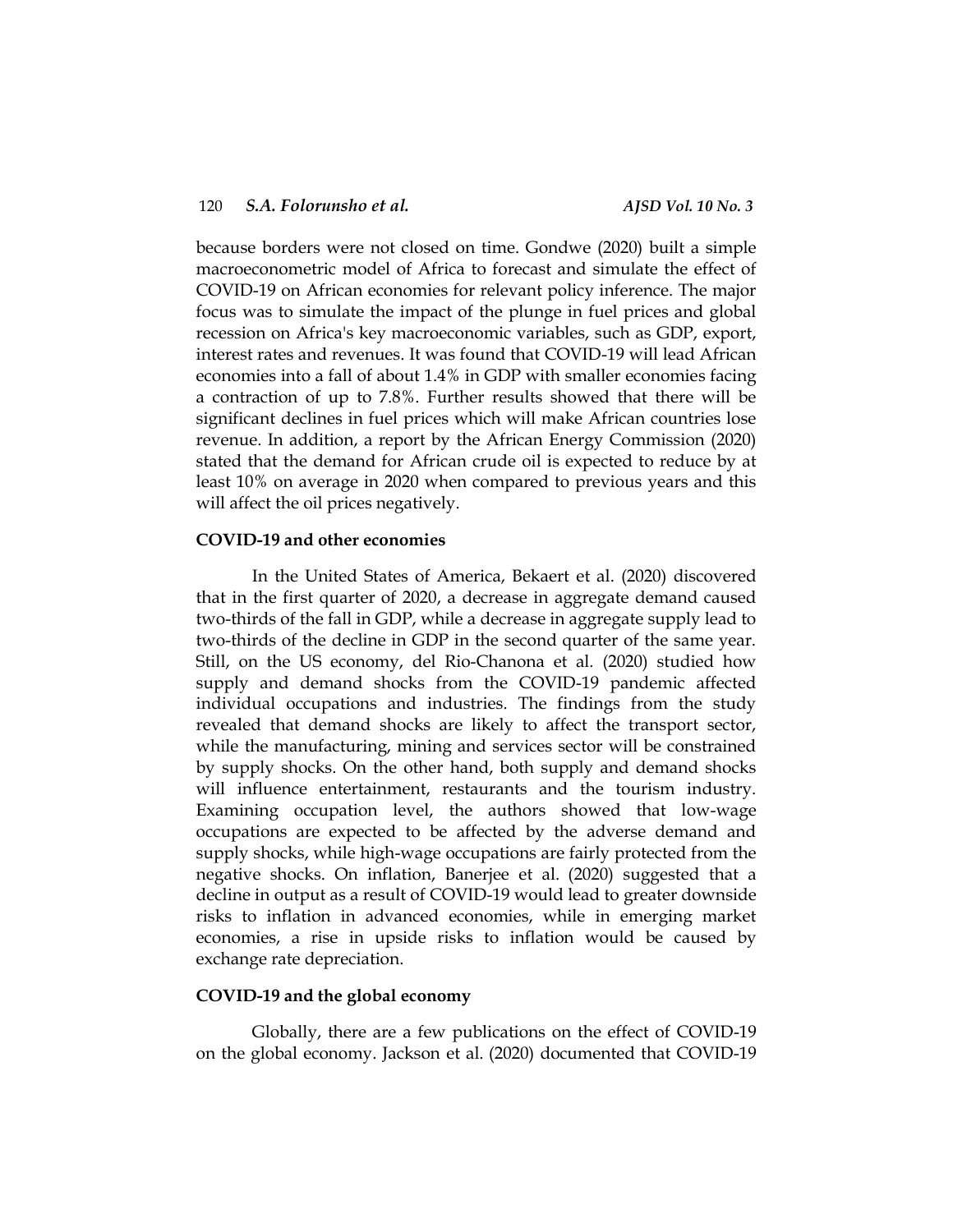has greatly impacted global economic costs in terms of loss of human lives, high level of poverty, increasing unemployment, decreasing trade, and economic growth. These findings show that the global world has been adversely hit by this pandemic. Relatedly, Mckibbin and Fernando (2020) investigated the global macroeconomic impact of COVID-19 using seven scenarios. Playing these scenarios revealed that the economic cost of COVID-19 could worsen swiftly if COVID-19 became a global pandemic. The authors, therefore, put forward some policies that would help in reducing the economic costs in both the short and long run. In the short run, central banks and treasuries need to make sure that disrupted economies continue to function while the disease persists (Mckibbin & Fernando, 2020, pp. 25); while in the long run, the public health systems, particularly in less-developed countries, need to be developed. The World Bank is not left out in this global analysis. According to the World Bank Group (2020), COVID-19 has caused economic damage which indicates the largest economic shock experienced by the world. In specific terms, the long-run expectations from the pandemic are: "lower level of investment", "erosion of human capital through lost work and schooling", and "fragmentation of global trade and supply linkages". Cadamuro and Papadia (2020) showed that COVID-19 is an exogenous shock on the global economy as it has negatively affected global stocks and raw material prices, particularly energy and agricultural products.

Conclusively, going by the literature, COVID-19 has done more harm than good due to its adverse effect on macroeconomic performance in the world at large. Consequently, governments around the world need to respond quickly to this pandemic to flatten the curve and reduce its global economic costs.

## **Effect of COVID-19 Pandemic on Macroeconomic Dynamics and Results**

In this section, data is provided on some macroeconomic variables such as exchange rate, purchasing manager index of manufacturing industries, inflation rate, and crude oil export for Nigeria. These were sourced from the Central Bank of Nigeria database. For some data, monthly comparisons were made between year 2020 (during COVID-19) and the previous year, 2019 (before COVID-19). Due to the very small number of observations and the narrow lockdown days during the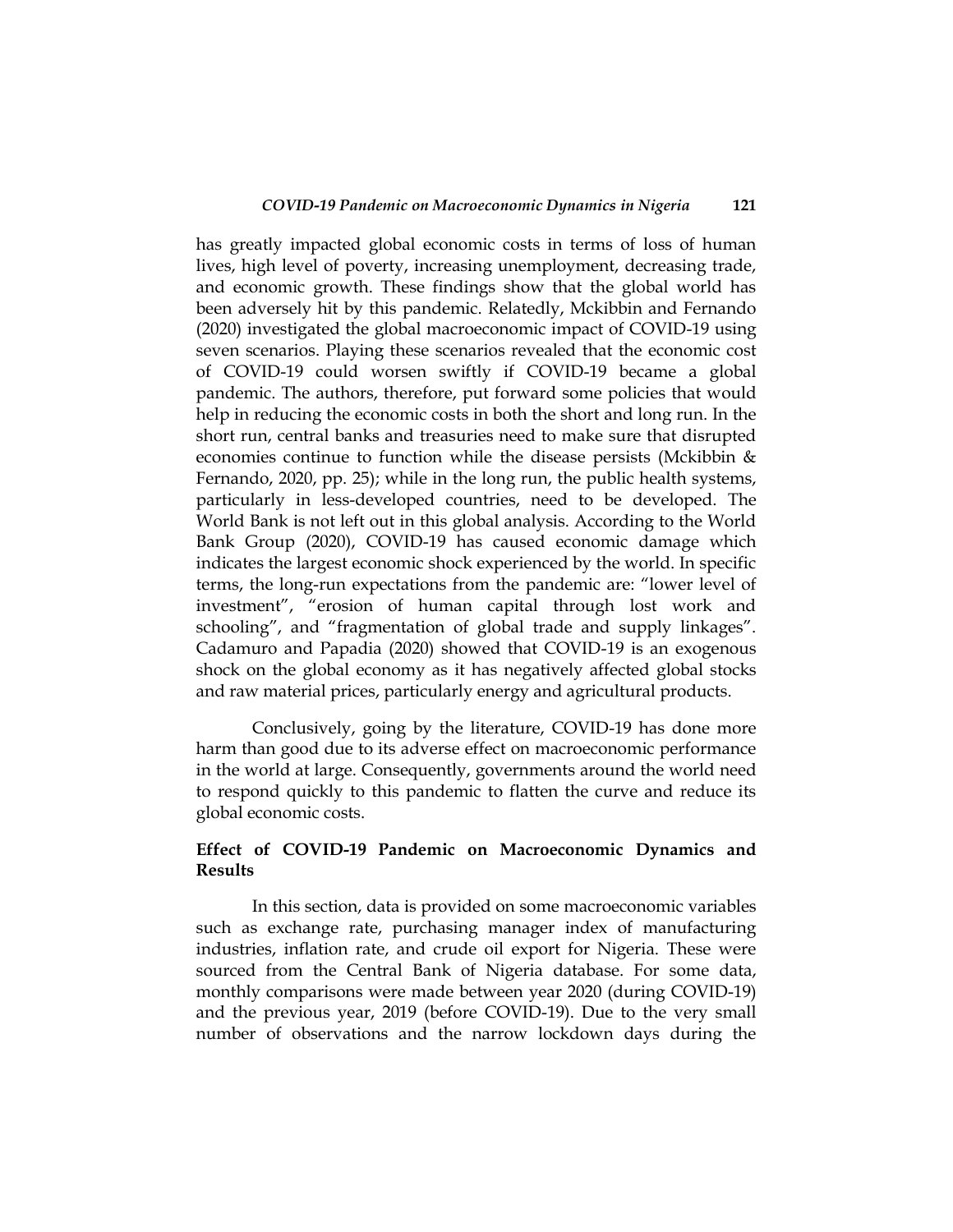COVID-19 pandemic, the variables were assessed in order to cushion the effects of COVID-19 on the Nigerian economy. Descriptive analysis was used and percentage changes were estimated.

Table 1 shows the estimated exchange rate of the naira for the United States dollar (USD) for 2019 and 2020. The data was collected on a daily basis and the averages of the aggregate were computed. The trend of the exchange rate shows that the USD increased sharply from April to August in year 2020 compared to 2019. Table 2 displays the analysis of crude oil prices before and during the pandemic. Crude oil being a major income foreign earner from exportation, the price fell significantly at the peak of the COVID-19 pandemic in March, April and May 2020. The price fell to \$30 per barrel. The effect of the low price was severe on budget forecast, and made the execution of major capital projects almost impossible.

| Month     | Pre-COVID-19<br>(2019) | During COVID-19<br>(2020) | Difference | $\%$<br>Change |
|-----------|------------------------|---------------------------|------------|----------------|
| January   | 306.85                 | 306.96                    | 0.11       | 0.04           |
| February  | 306.77                 | 306.96                    | 0.18       | 0.06           |
| March     | 306.92                 | 326.63                    | 19.70      | 6.42           |
| April     | 306.96                 | 361.00                    | 54.04      | 17.60          |
| May       | 306.95                 | 361.00                    | 54.05      | 17.61          |
| June      | 306.95                 | 361.00                    | 54.05      | 17.61          |
| July      | 306.93                 | 361.00                    | 54.07      | 17.62          |
| August    | 306.94                 | 377.52                    | 70.58      | 23.00          |
| September | 306.92                 | 380.00                    | 73.08      | 23.81          |
| October   | 306.96                 | 380.00                    | 73.04      | 23.79          |
| November  | 306.95                 | 380.00                    | 73.05      | 23.80          |

**Table 1:** Estimated Nigeria Exchange Rate (USD)

*Source:* Central Bank of Nigeria.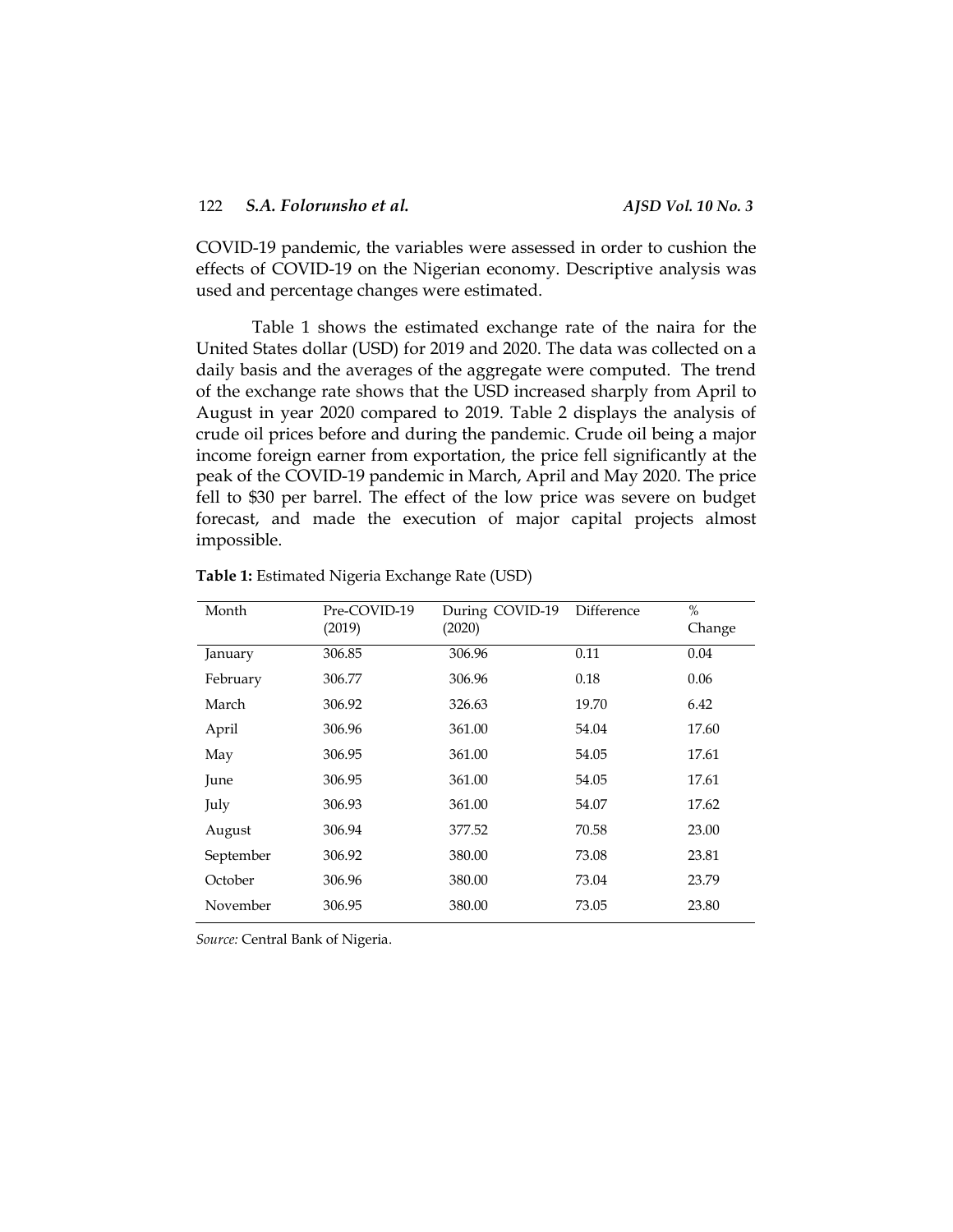| Month    | 2019  | 2020  | % change |
|----------|-------|-------|----------|
| January  | 62.69 | 61.07 | $-2.6$   |
| February | 66.23 | 53.76 | $-18.8$  |
| March    | 69.02 | 15.07 | $-78.2$  |
| April    | 73.72 | 13.88 | $-81.2$  |
| May      | 75.76 | 33.91 | $-55.2$  |
| June     | -     | 42.94 |          |
|          |       |       |          |

**Table 2: Analysis based on Nigeria's crude oil prices from January to June for both 2019 and 2020**

*Source:* Central Bank of Nigeria.

Furthermore, Table 3 presents the Nigeria Purchasing Managers Index (PMI) for manufacturing industries before and during COVID-19. The PMI is a measure of the prevailing economic trend in the manufacturing sector in Nigeria. The table shows that the month-onmonth PMI fell from January to June in 2020 and this can be attributed to the lockdown period. This development indicates the percentage change in the PMI's downward trend from March 2020 to June 2020. This was caused by the inability of the manufacturing sector to function, due to the COVID-19 lockdown. Lastly, Table 4 provides an analysis of inflation rate in Nigeria. The Nigerian inflation data analysis in the early month of 2020 shows that inflation rate increased between January and June 2020, this could be attributed to the lockdown restriction which translated to an upward increase in the prices of consumer goods. The lockdown disrupted the distribution of consumer goods.

| Month    | 2019 | 2020 | % change | Remark            |
|----------|------|------|----------|-------------------|
| January  | 58.5 | 59.2 | 1.2      | Marginal increase |
| February | 57.1 | 58.3 | 2.1      | Marginal increase |
| March    | 57.4 | 51.1 | $-10.9$  | Decrease          |
| April    | 57.7 | 42.4 | $-26.5$  | Decrease          |
| May      | 57.8 | 42.4 | $-26.6$  | Decrease          |
| June     | 57.4 | 41.1 | .28.4    | Decrease          |

**Table 3: Nigeria Purchasing Managers Index (PMI), Manufacturing**

*Source:* Central Bank of Nigeria.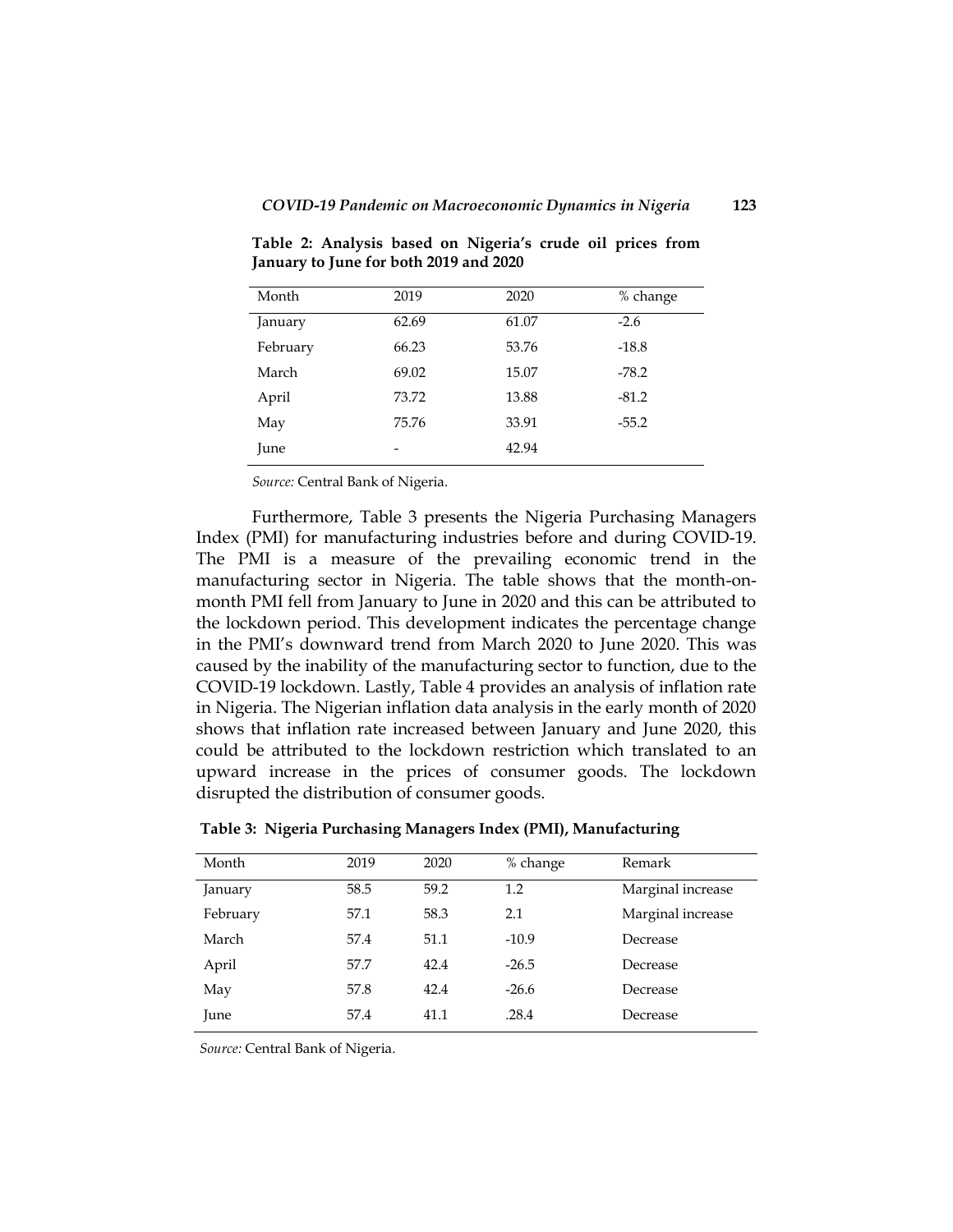| Month    | 2019  | 2020  | Difference | % change |
|----------|-------|-------|------------|----------|
| January  | 11.37 | 12.13 | 0.76       | 6.7      |
| February | 11.31 | 12.2  | 0.89       | 7.9      |
| March    | 11.25 | 12.26 | 1.01       | 8.9      |
| April    | 11.37 | 12.34 | 0.97       | 8.5      |
| May      | 11.4  | 12.4  | 1.0        | 8.8      |
| June     | 11.22 | 12.56 | 1.34       | 11.94    |

**Table 4: Analysis of inflation (year on change) from January to June of 2019 and 2020**

*Source*: Central Bank of Nigeria.

## **Economic Implications of COVID-19 on the Nigerian Economy**

The consequence of the COVID-19 pandemic on the Nigerian economy is starting to manifest. The National Bureau of Statistics 2020 reported that the sharp drop in Nigeria's GDP growth is largely due to the slowdown in economic activity after the country resorted to a lockdown in April 2020 to curb the spread of the virus. In the wake of the pandemic, the World Bank forecast a decline of -3.2% for 2020— a five percent point drop from its previous projections (Kazeem, 2020).

Also, from the NBS (2020) GDP report, the nominal GDP growth of the manufacturing sector in the second quarter of 2020 was recorded at –0.14% (year-on-year), or -37.92% points lower than figures recorded in the corresponding period of 2019 (37.79%) and –28.61% points lower than the preceding quarter's figure of 28.47%. Quarter-on-quarter growth of the sector was recorded at –13.31% while the non-oil sector declined in real terms by -6.05% during the reference quarter (Q2 2020). It was the first decline in real non-oil GDP growth rate since Q3 2017. The recorded growth rate was –7.70% points lower compared to the rate recorded during the same quarter of 2019, and –7.60% points compared to the first quarter of 2020.

Nigeria stood at \$5,820.21m for total value of capital importation in the second quarter of 2019. This represents a decrease of -31.41% compared to Q1 2019 and a 5.56% increase compared to the second quarter of 2018.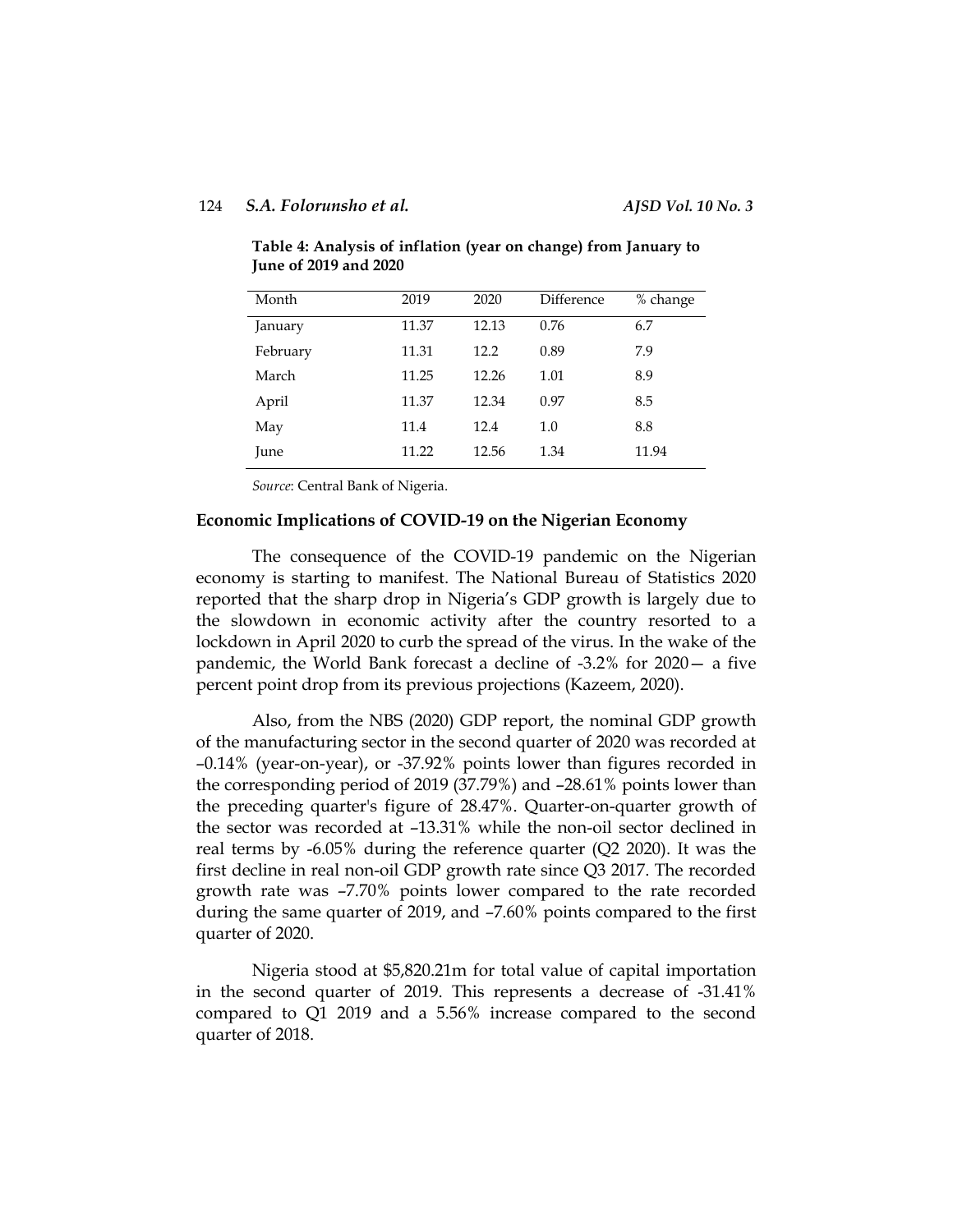The largest amount of capital importation by type was received through portfolio investment, which accounted for 73.76% (\$4,292.89m) of total capital importation, followed by other investment, which accounted for 22.41% (\$1,304.43m) of total capital imported and foreign direct investment (FDI), which accounted for 3.83% (\$222.89m) of total capital imported in Q2 2019.

Andam et al. (2020) analysed the economic impact of the COVID-19 pandemic and the policies adopted to curtail the spread of the disease in Nigeria. They reported that this has an implication for understanding the direct and indirect impact of COVID-19, for policy design during the recovery period, and for planning future disease prevention measures while protecting livelihoods and maintaining economic growth. Their report claimed that the pandemic's global reach and impact on the global economy combined with the response policies in Nigeria represent a large sudden shock to the country's economy. Their estimate indicated that during the period of the COVID-19 lockdown, Nigeria's GDP suffered a 34.1 percent loss, amounting to USD 16 billion, with two-thirds of the losses coming from the service sector.

Olubusoye and Ogbonna (2020) opined that considering the effect of the COVID-19 pandemic on Nigeria's economy, it is most likely that Nigeria will experience negative growth in the third and fourth quarters of 2020 and this might lead to a recession by the end of the year 2020. Their projection was a -3.5% economic contraction, which aligns with the IMF's -3.4%. Also, their study revealed that crop production under the agriculture sector will have a greater impact on the variability of the real GDP growth rate, hence, its plausible preference as a tool for recovering from the impending recession. They finally concluded that just like most developing countries, Nigeria's macroeconomic fundamental is at risk of an impending recession.

#### **Concluding Remarks**

This paper evaluated the contemporary influence of COVID-19 on macroeconomic factors in Nigeria based on available literature. The COVID-19 pandemic negatively affected the Nigerian economy in various ways. Most prominent are in the area of demand and supply, manufacturing, international trade, and foreign exchange earnings, among others. The pandemic exposed the weakness of Nigeria's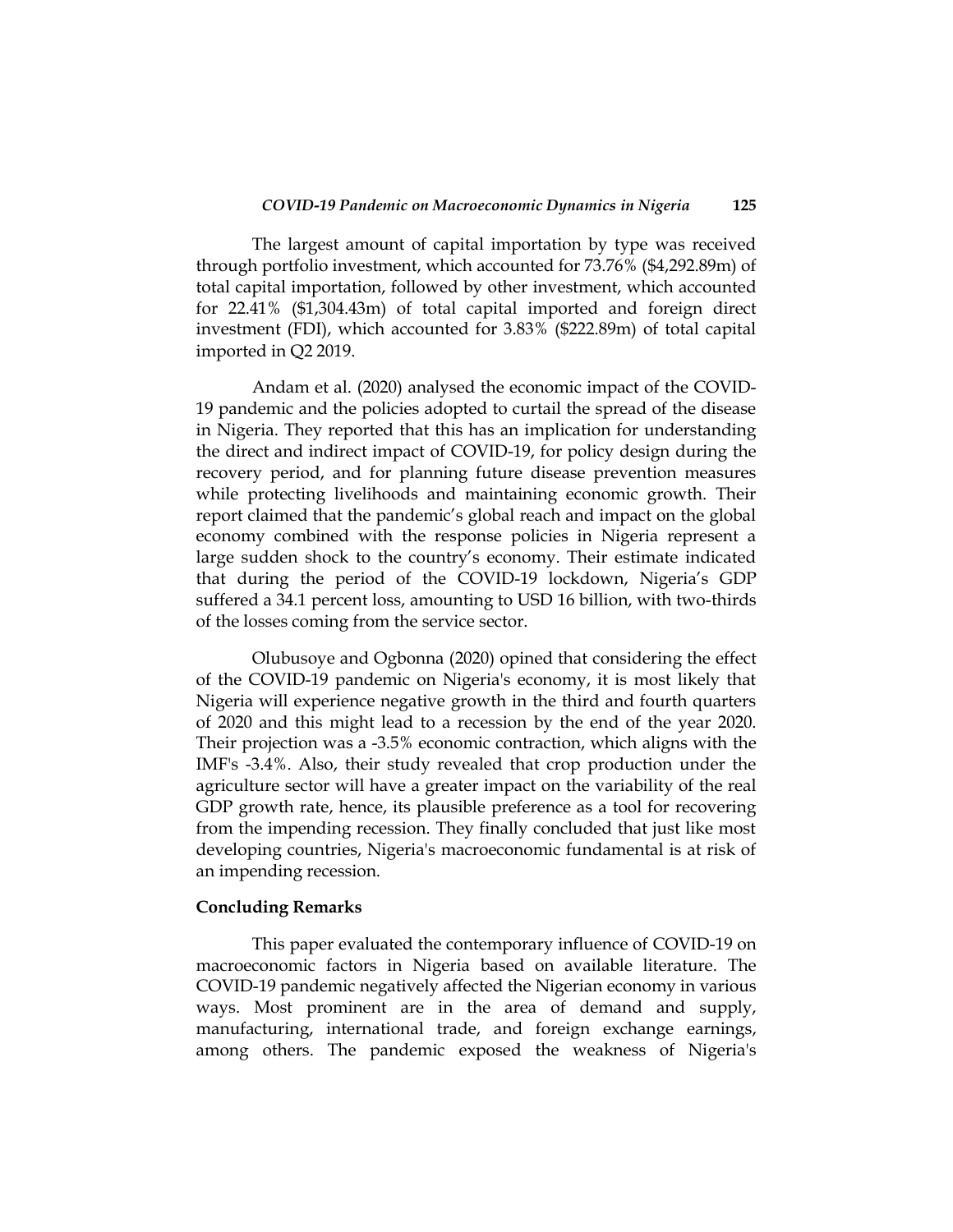economy, especially in its poor agro-industrial base as it is determined majorly by external factors of industrial raw material supply and international trade. The drop in price and cut in international crude oil output by the Organisation of Petroleum Exporting Countries (OPEC) affected Nigeria's production, and this resulted in a reduction in earnings and export proceeds from foreign trade. The closure of manufacturing industries and total lockdown manifested in a hike in the prices of essential needs and food items caused by scarcity across major markets in Nigeria. The gap in production continues to reflect in the inadequate availability of some food items and industrial products. Nigeria's exchange rate is determined by how much USD it can attract compared to its outflow. Therefore, more earnings from exports increase the chance that the exchange rate will be favourable and stable. Unfortunately, in the COVID-19 peak period and subsequent months, there were deficits as crude oil sales dropped and the importation of industrial machines and automobile parts were a source of USD outflow at unfavourable rates.

#### **References**

African Energy Commission. (2020). The impact of COVID-19 on African Oil Sector A special report by AFREC on the implications on African Countries.

https://au.int/en/documents/20200529/impact-COVID-19 african-oil-sector-special-report-afrec

- African Union Commission. (2020). Impact of the Coronavirus (COVID-19) on the African economy. https://au.int/fr/node/38326
- Agyenim-Boateng, Y., Hattingh, D., Ramlakan, S., & Grimmelt, A. (2020). Survey: Nigerian consumer sentiment during the coronavirus crisis.

https://www.mckinsey.com/business-functions/marketing-andsales/our-insights/survey-nigerian-consumer-sentiment-duringthe-coronavirus-crisis

- Albert, I.O. (2020). COVID-19, Peace and Security in Nigeria. Centre for Petroleum, Energy Economics and Law*.* CPEEL's COVID-19 Discussion Papers Series, University of Ibadan, Nigeria.
- [Andam,](https://www.ncbi.nlm.nih.gov/pubmed/?term=Andam%20K%5BAuthor%5D) K., [Edeh,](https://www.ncbi.nlm.nih.gov/pubmed/?term=Edeh%20H%5BAuthor%5D) H., [Oboh,](https://www.ncbi.nlm.nih.gov/pubmed/?term=Oboh%20V%5BAuthor%5D) V., [Pauw,](https://www.ncbi.nlm.nih.gov/pubmed/?term=Pauw%20K%5BAuthor%5D) K., and [Thurlow,](https://www.ncbi.nlm.nih.gov/pubmed/?term=Thurlow%20J%5BAuthor%5D) J. (2020). Impacts of COVID-19 on food systems and poverty in Nigeria.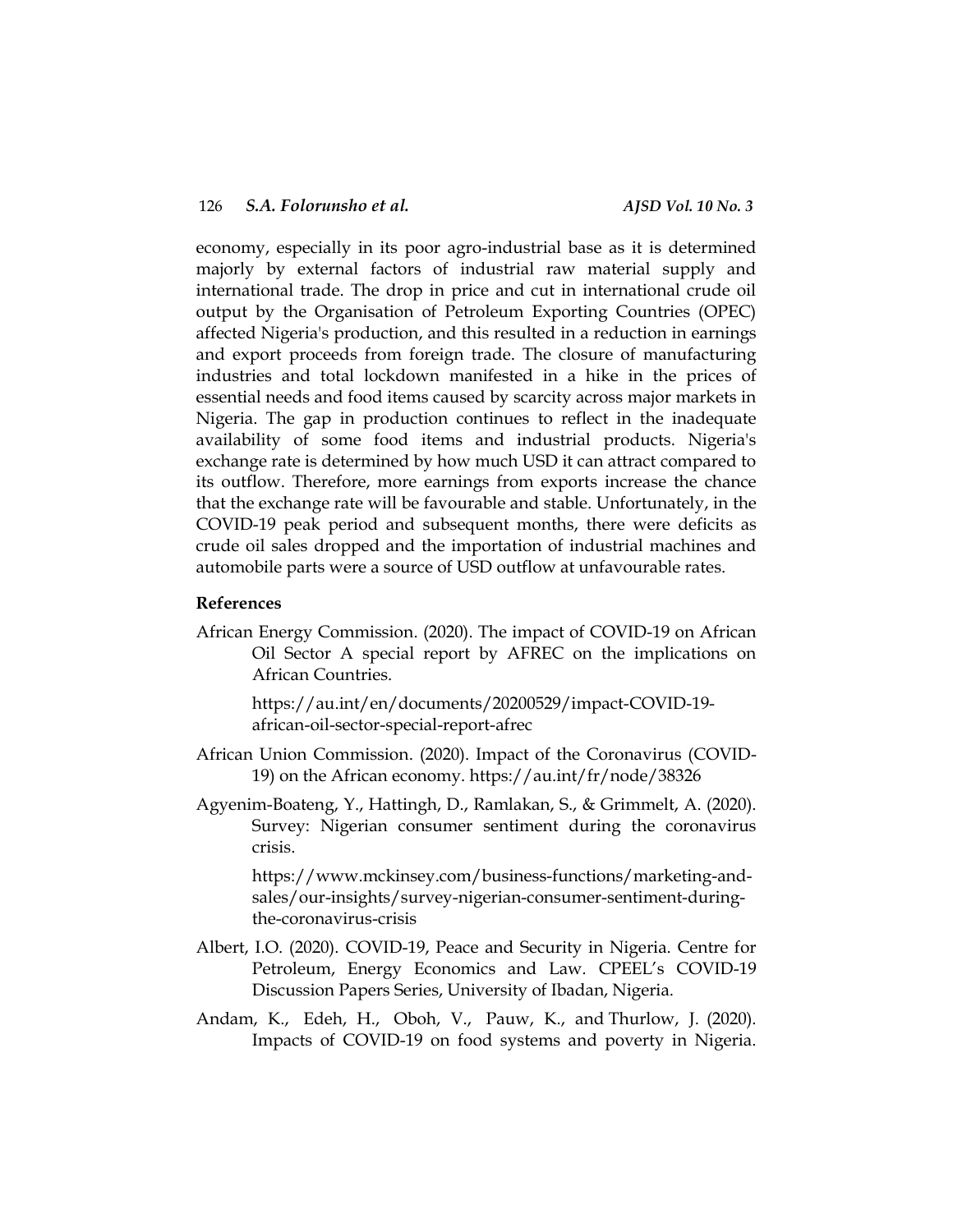*[Advances in Food Security and Sustainability](https://www.ncbi.nlm.nih.gov/pmc/articles/PMC7550085/)*, 5, 145– 173 PMCID*: PMC7550085* Doi: [10.1016/bs.af2s.2020.09.002](https://dx.doi.org/10.1016%2Fbs.af2s.2020.09.002)

- Banerjee, R., Mehrotra, A., & Zampolli, F. (2020). Inflation at risk from COVID-19. *BIS Bulletin,* 28, 1-7. http://www.bis.org/
- Bekaert, G., Engstrom, E., & Ermolov, A. (2020). Aggregate demand and aggregate supply effects of COVID-19: A real-time analysis. *Finance and Economics Discussion Series 2020-049*. Washington: Board of Governors of the Federal Reserve System, https://doi.org/10.17016/FEDS.2020.049.
- Cadamuro, L., & Papadia, F. (2020). Three macroeconomic issues and COVID-19. European Macroeconomics and Governance. [https://www.bruegel.org/2020/03/three-macroeconomic-issues](https://www.bruegel.org/2020/03/three-macroeconomic-issues-and-covid-19/)[and-COVID-19/](https://www.bruegel.org/2020/03/three-macroeconomic-issues-and-covid-19/)
- Chibueze, O. O., Mairami, F. F., Ugwu, D. O., Agwu, A. N., & Lawal, H. B. (2020*).* Implications of COVID-19 on Nigeria's Economy. [https://www.connecteddevelopment.org.](https://www.connecteddevelopment.org/)
- Farayibi, A. O, & Asongu, S. A. (2020). The Economic Consequences of the COVID-19 Pandemic in Nigeria. European Xtramile Centre of African Studies Working Paper No. WP/20/042 and Development Bank of Nigeria Working Paper Series.
- Gondwe, G. (2020). Assessing the impact of CCOVID-19 on Africa's economic development. United Nations Conference on Trade and Development UNCTAD/ALDC/MISC/2020/3. 1-21.
- Galtung, J. (1973). *Theories of Conflict: Definitions. Dimensions, Negations and Formations.*

https://www.transcend.org/files/Galtung\_Book\_Theories\_Of\_C onflict\_single.pdf

- Jackson, J. K., Weiss, M. A., Schwarzenberg, A. B., & Nelson, R. M. (2020). Global economic effects of COVID-19. Congressional Research Service, R46279, VERSION 49, Updated.
- Kazeem, Y. (2020). Here's how COVID-19 has battered Africa's largest economy. [https://www.weforum.org/agenda/2020/08/africa](https://www.weforum.org/agenda/2020/08/africa-largest-economy-worst-contraction-in-a-decade)[largest-economy-worst-contraction-in-a-decade](https://www.weforum.org/agenda/2020/08/africa-largest-economy-worst-contraction-in-a-decade)
- KPMG. (2020). Impact of COVID-19 on the Nigerian consumer and industrial markets. http://www. assets.kpmg.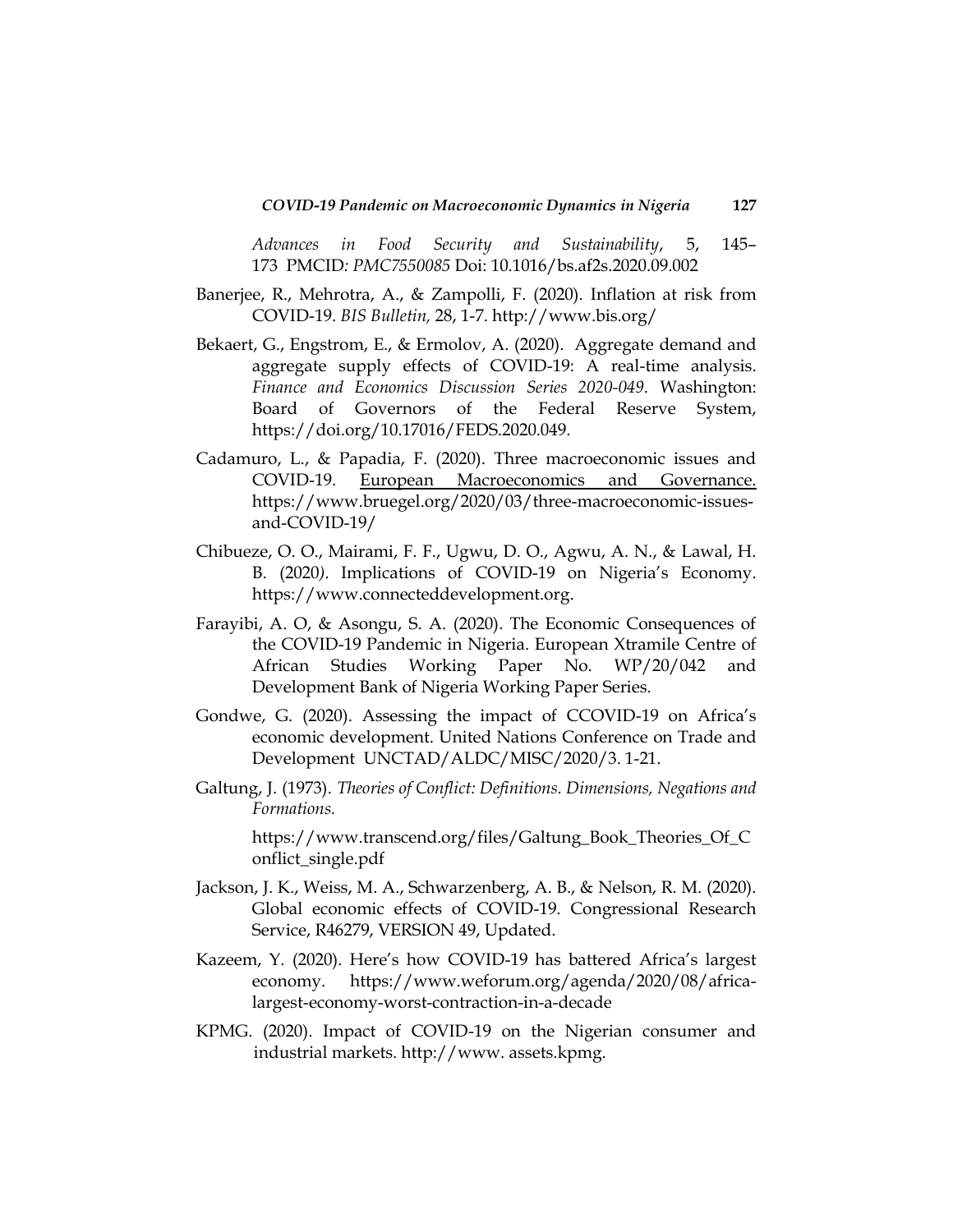- Mckibbin, W., & Fernando, R. (2020). The global macroeconomic impacts of COVID-19: Seven scenarios. CAMA Working Paper 19/2020, Australian National University, Crawford School of Public Policy.
- National Bureau of Statistics (NBS). GDP Report 2020 https://www.nigerianstat.gov.ng/pdfuploads/GDP\_Report\_Q2\_ 2020.pdf
- Nigeria Centre for Disease Control. NCDC (2020). https://COVID19.ncdc.gov.ng/
- Nnanna, J. (2020). An overview of the economic impact of COVID-19 pandemic on Nigeria.

[https://businessday.ng/features/article/an-overview-of-the](https://businessday.ng/features/article/an-overview-of-the-economic-impact-of-covid-19-pandemic-on-nigeria/)[economic-impact-of-COVID-19-pandemic-on-nigeria/](https://businessday.ng/features/article/an-overview-of-the-economic-impact-of-covid-19-pandemic-on-nigeria/)

- OECD (2020). COVID-19 in Africa: Regional socio-economic implications and policy priorities. OECD Development Centre.1-19.
- Olubusoye, O. E., & Ogbonna, A. E. (2020). *COVID-19 and the Nigerian Economy: Analyses of Impacts and Growth Projections*. Centre for Petroleum, Energy Economics and Law, CPEEL's COVID-19 Discussion Papers Series, University of Ibadan, Nigeria.
- Olurounbi, R. (2020). Nigeria: Pandemic to poverty in the post-COVID future. [https://www.theafricareport.com/33300/pandemic-to](https://www.theafricareport.com/33300/pandemic-to-poverty-nigeria-in-the-post-covid-future/2020-10-01)[poverty-nigeria-in-the-post-COVID-future/2020-10-01.](https://www.theafricareport.com/33300/pandemic-to-poverty-nigeria-in-the-post-covid-future/2020-10-01)
- Onwughai, E. A. (2020). COVID-19 and the Nigerian economy: Evidence from the foreign exchange rate. *International Journal of Research and Innovation in Applied Science,* V(IX), 181-185.
- Onyekwena, C., & Ekeruche, M. A. (2020). Understanding the impact of the COVID-19 outbreak on the Nigerian economy. [https://www.brookings.edu/blog/africa-in](https://www.brookings.edu/blog/africa-in-focus/2020/04/08/understanding-the-impact-of-the-covid-19-outbreak-on-the-nigerian-economy/)[focus/2020/04/08/understanding-the-impact-of-the-COVID-19](https://www.brookings.edu/blog/africa-in-focus/2020/04/08/understanding-the-impact-of-the-covid-19-outbreak-on-the-nigerian-economy/) [outbreak-on-the-nigerian-economy/](https://www.brookings.edu/blog/africa-in-focus/2020/04/08/understanding-the-impact-of-the-covid-19-outbreak-on-the-nigerian-economy/)
- Onyenucheya, A. (2020). Seyi Makinde advocates local solutions to COVID-19. https://guardian.ng/news/seyi-makinde-advocateslocal-solutions-to-covid-19/